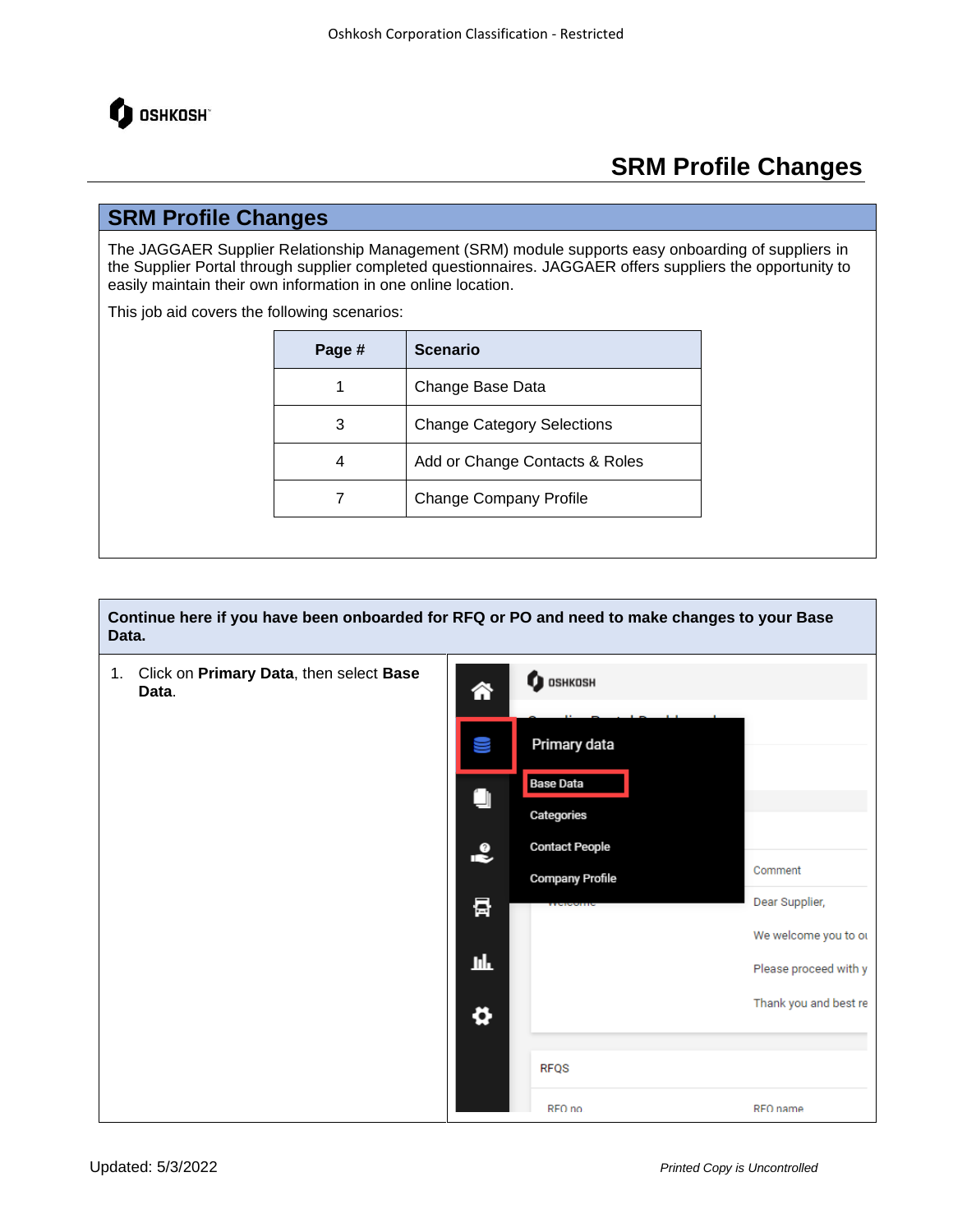

#### $\overline{1}$ 2. Make changes as needed. ◈ Base Data  $\mid$  Since  $\mid$ e<br>S 3. Click **Save**.  $\bullet$ ÷ 4. Oshkosh will review your base data ny Data  $\ddot{\mathbf{a}}$ changes. If corrections are needed, an ¢ Oshkosh Supplie email will be sent to you.Suite 3 Ananus  $1 - US$  $\overline{\mathcal{L}}$ **COLLEGE** iage US dell  $Duns$   $2$ To make y<br>please in:  $\Box$  lagree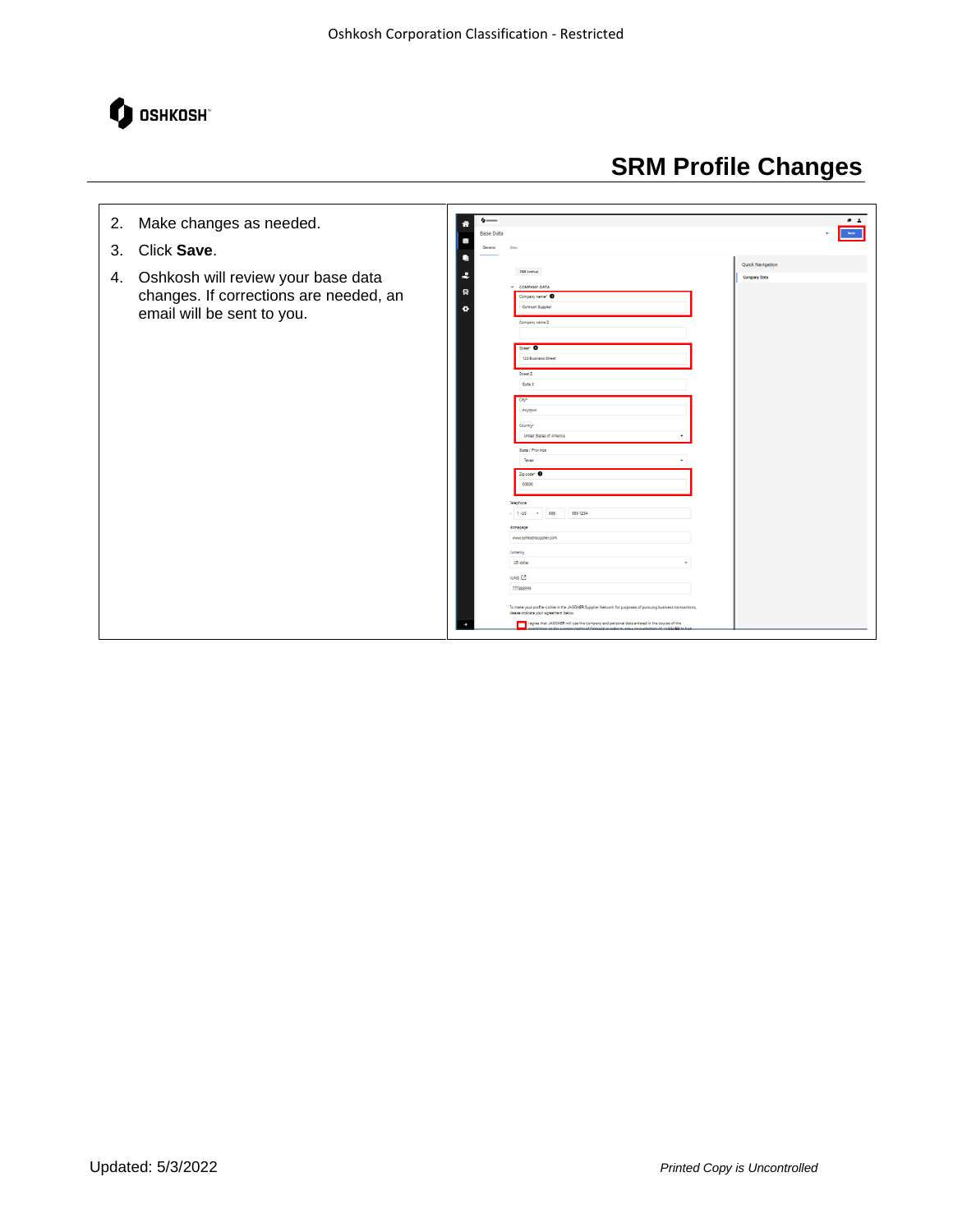

Г

# **SRM Profile Changes**

٦

| Continue here if you have been onboarded for RFQ or PO and need to make changes to your<br>Categories.                                                       |                                                                                                                                                                                                                                                                                                                                                                                                                                                                                                                                                                                                                                                                                                                                                                                                                                                             |  |  |  |
|--------------------------------------------------------------------------------------------------------------------------------------------------------------|-------------------------------------------------------------------------------------------------------------------------------------------------------------------------------------------------------------------------------------------------------------------------------------------------------------------------------------------------------------------------------------------------------------------------------------------------------------------------------------------------------------------------------------------------------------------------------------------------------------------------------------------------------------------------------------------------------------------------------------------------------------------------------------------------------------------------------------------------------------|--|--|--|
| Click on Primary Data, then select<br>5.<br>Categories.                                                                                                      | <b>Q</b> concose<br>⋘<br>Primary data<br><b>Base Data</b><br>۸<br>Categories<br><b>Contact People</b><br>•<br><b>Company Profile</b><br>晷<br>xplier,<br><b>Bank Accounts</b><br>we welcome you to our new supplier portal!<br>۰<br>Please proceed with your registration.<br>Thank you and best regards<br><b>RFQS</b>                                                                                                                                                                                                                                                                                                                                                                                                                                                                                                                                      |  |  |  |
| To add categories, check additional boxes<br>6.<br>in the Categories Overview. Use the arrow<br>on the right of the category to view the sub-<br>categories. | $\bullet$ 1<br>$\boldsymbol{\theta}$ cosmiss<br>舎<br>Categories<br>Since $\gamma$<br>(i)<br>ä<br>Search for category.<br>2<br>Categories Overview<br><b>Downd AT   Close AT</b><br>sted Categoria<br>景<br>۰<br>Carbon stee<br>Stainless steel<br>Alloy steel<br>Gray Iron<br>ADI<br>ing/Blow molding<br>stic Thermoformin<br>Plate<br>Square Bar<br><b>Is and Tires</b><br>Wet Layup/Spray up<br>VARTM/VARM                                                                                                                                                                                                                                                                                                                                                                                                                                                 |  |  |  |
| To deselect categories, hover over a<br>7.<br>Selected Category and click the $\frac{m}{n}$ icon or<br>uncheck boxes.                                        | $\bullet$ 1<br><b>Q</b> osmas<br>舎<br>Categories<br>Save<br>Œ,<br>Search for category.<br>٠<br>Expand All   Close All<br>Categories Overview<br><b>Selected Categories</b><br>£<br>Choose Primary Category<br>Fabrications<br>員<br>Machining - Plate<br>$\sqrt{\phantom{a}}$ Castings<br>$\blacktriangledown$ Machining<br>٠<br>Castings<br>$\sqrt{\phantom{a}}$ Composites/Plastics<br>Carbon steel<br>Wet Layup/Spray up<br>音<br>Stainless steel<br>V VARTM/VARIM<br>Alloy steel<br>Rubber molding/Rubber extrusion<br>Gray Iron<br>Reaction Injection molding<br>ADI<br>Plastic Injection molding<br>Plastic roto molding/Blow molding<br>Machining<br>Plastic Thermoforming<br>Plate<br>Plastic extrusio<br>Square Bar<br>Cabs<br>Composites/Pla<br>Wheels and Tires<br>Wet Layup/Spray up<br>Electrical<br>×<br>VARTM/VARIM<br>Hydraulics<br>Driveline |  |  |  |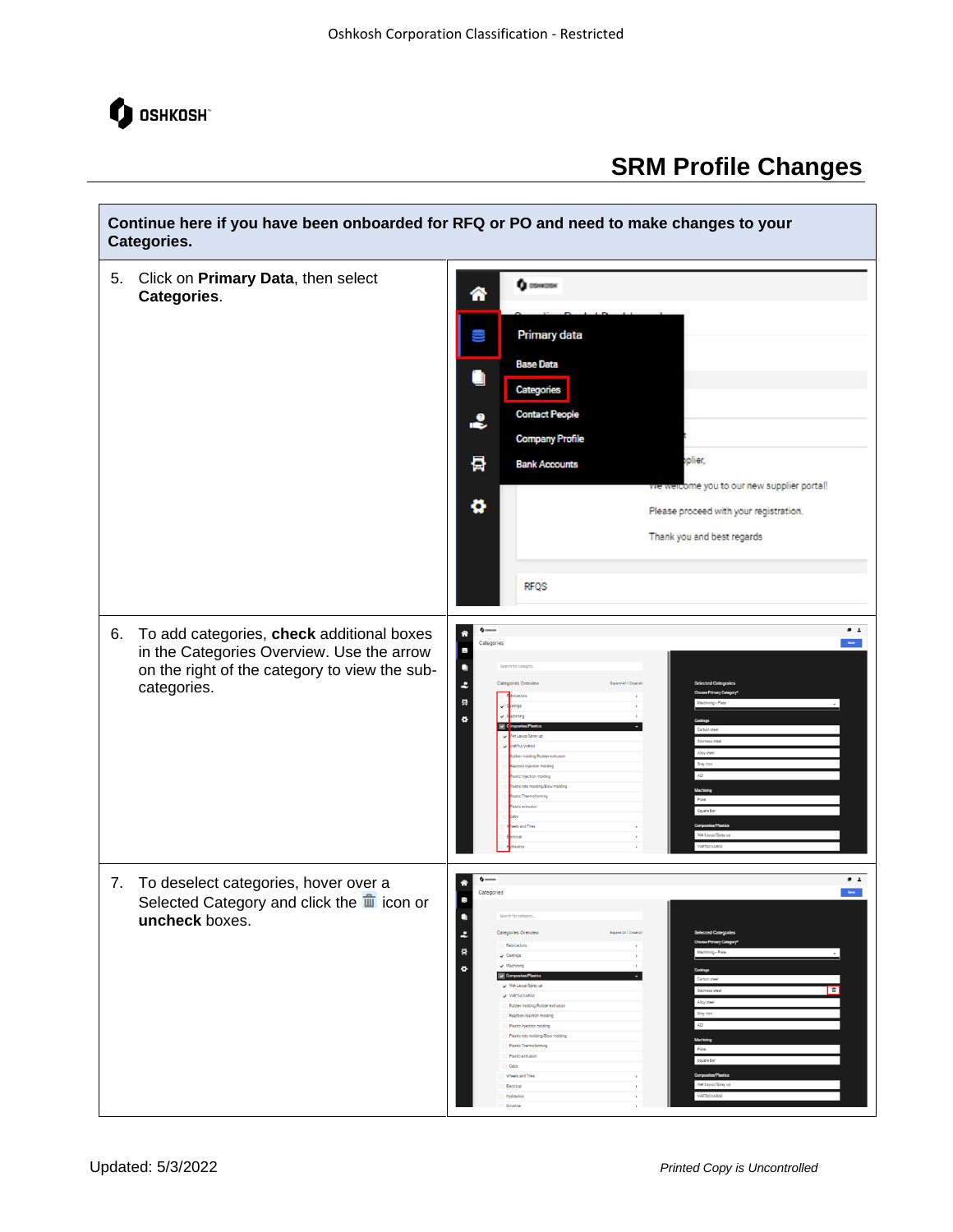

- 8. To select a new primary category, click on **Choose Primary Category**, then click on the appropriate category.
- 9. Click **Save**.



**Continue here if you have been onboarded for RFQ or PO and need to make changes to your Contact Role assignments or add an additional user.**

| 10. Click on Primary Data, then select<br><b>Contact People.</b> | <mark>솖</mark><br>Œ<br>۰<br>•<br>륡<br>ø                                                               | <b>Q</b> oswosy<br><b>Primary data</b><br><b>Base Data</b><br>Categories<br><b>Contact People</b><br><b>Company Profile</b><br>plier,<br><b>Bank Accounts</b><br>we welcome you to our new supp<br>Please proceed with your registra<br>Thank you and best regards<br><b>RFQS</b><br>No entries found. |
|------------------------------------------------------------------|-------------------------------------------------------------------------------------------------------|--------------------------------------------------------------------------------------------------------------------------------------------------------------------------------------------------------------------------------------------------------------------------------------------------------|
| 11. To add a new user, click on the $\rightarrow$ icon.          | <b>Q</b> ossess<br>舎<br>Contacts<br>O<br>Contacts<br>٠<br>Name<br>$\ddot{\textbf{z}}$<br>SS<br>景<br>ø | $\bullet$<br>$\epsilon$ . $\Box$<br>Linked Contacts<br>Login name<br>EMail<br>Telephone<br>Portal Access<br>$\bullet$<br>portal.1511829<br>$+18005551234$                                                                                                                                              |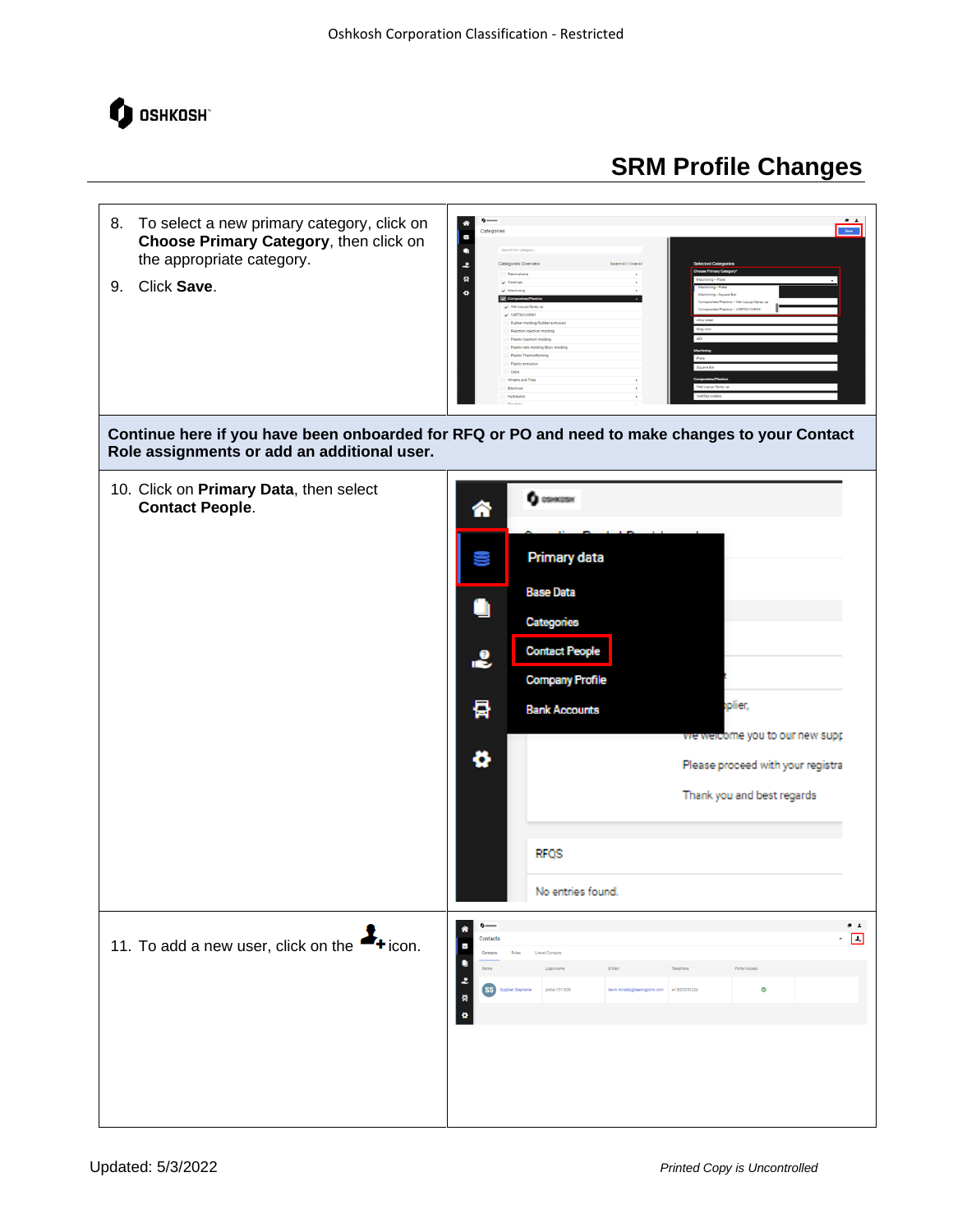

#### 12. Fill out all the following mandatory fields: • First name  $\bullet$   $\bullet$ Last name • Telephone D • E-Mail Ŀ. • Portal Access (Toggle switch to 듉 blue) • Login name – Oshkosh recommends entering the first part of the contact's email. (joe.smith@example.com = joe.smith).The new user will receive an email with their login name and a link to set a new password. ÷ Permissions box (Needs to be checked to provide portal access) 13. Click **Save**. 14. Inform the new user that they will receive an email from Jaggaer with login instructions. 15. To change role assignments, click on ä, **Roles** at the top**.**  $\mathbf{a}$ Ō.  $\bullet$   $\bullet$ 16. Click on the  $\mathbb Z$  icon next to the role you ◈ Contacts  $\geq 1$ e) would like to alter.  $\bullet$ *Note:* Effects of certain roles listed below: Profile ÷ • Sourcing –Preferred contact(s) for رسالي  $\overline{R}$ receiving RFQs n. • Profile – Receive notifications related **Payment** Defense So to supplier profile ö • Order Confirmation – Contact will be assigned to orders as responsible and will receive order notifications • Company President – No effect • Payment – No effect • Defense Sourcing Contact – RFQs from Oshkosh Defense will be sent to this contact by default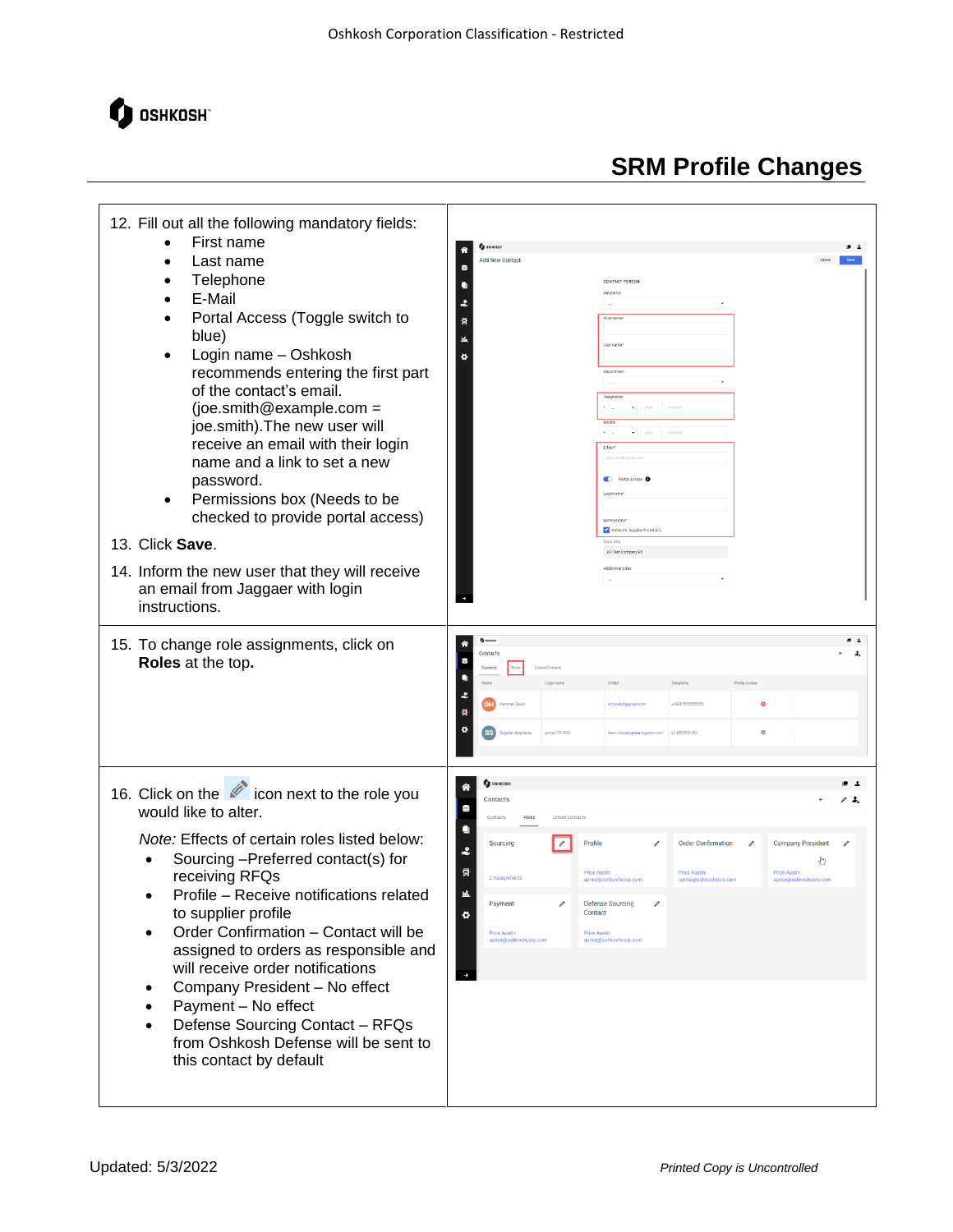

| 17. To change the user assigned to a role,<br>enter the name of the user in the Name<br>field.<br>18. Click Save.                                                                                                                                         | <b>Assign Company Roles</b><br>Sourcing<br>Profile<br><b>Order Confirmation</b><br><b>Company President</b><br>Payment<br>Defense Sourcing Contact | + Add Another Responsibility<br>SOURCING<br>Name*<br>ΞQ<br><b>Save</b><br>Cancel                                                        |
|-----------------------------------------------------------------------------------------------------------------------------------------------------------------------------------------------------------------------------------------------------------|----------------------------------------------------------------------------------------------------------------------------------------------------|-----------------------------------------------------------------------------------------------------------------------------------------|
| 19. To assign the role to an additional user,<br>click + Add Another Responsibility<br>Note: Not all roles can be assigned to<br>multiple users.<br>20. Start typing in the Name* field to search for<br>a user, then click to select.<br>21. Click Save. | <b>Assign Company Roles</b><br>Sourcing<br>Profile<br><b>Order Confirmation</b><br><b>Company President</b><br>Payment<br>Defense Sourcing Contact | Add Another Responsibility<br>SOURCING<br>Name*<br>取<br>3251887 - Price, Austin<br>霝<br>SOURCING<br>Name*<br>取<br>Cancel<br><b>Save</b> |